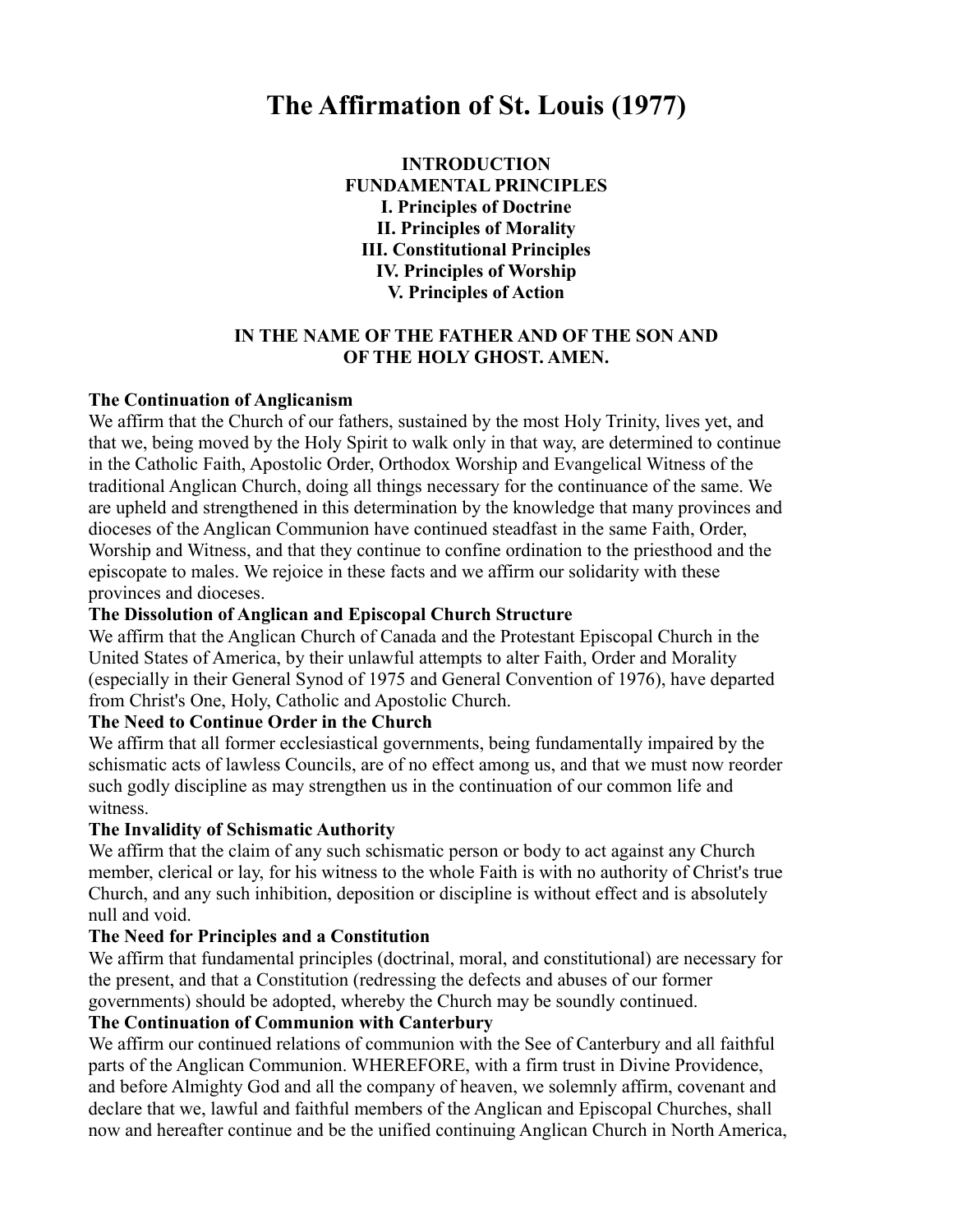untrue and valid succession thereto.

FUNDAMENTAL PRINCIPLES

In order to carry out these declarations, we set forth these fundamental Principles for our continued life and witness.

## **PREFACE**

In the firm conviction that "we shall be saved through the grace of the Lord Jesus Christ," and that "there is no other name under heaven given among men by which we must be saved," and acknowledging our duty to proclaim Christ's saving Truth to all peoples, nations and tongues, we declare our intention to hold fast the One, Holy, Catholic and Apostolic Faith of God. We acknowledge that rule of faith laid down by St. Vincent of Lerins: "Let us hold that which has been believed verywhere, always and by all, for that is truly and properly Catholic."

# **I. PRINCIPLES OF DOCTRINE**

## **The Nature of the Church**

We gather as people called by God to be faithful and obedient to Him. As the Royal Priestly People of God, the Church is called to be, in fact, the manifestation of Christ in and to the world. True religion is revealed to man by God. We cannot decide what is truth, but rather (in obedience) ought to receive, accept, cherish, defend and teach what God has given us. The Church is created by God, and is beyond the ultimate control of man.

The Church is the Body of Christ at work in the world. She is the society of the baptized called out from the world: In it, but not of it. As Christ's faithful Bride, she is different from the world and must not be influenced by it.

## **The Essentials of Truth and Order**

We repudiate all deviation of departure from the Faith, in whole or in part, and bear witness to these essential principles of evangelical Truth and apostolic Order:

## **Holy Scriptures**

The Holy Scriptures of the Old and New Testaments as the authentic record of God's revelation of Himself, His saving activity, and moral demands - a revelation valid for all men and all time.

## **The Creeds**

The Nicene Creed as the authoritative summary of the chief articles of the Christian Faith, together with the "Apostles' Creed, and that known as the Creed of St. Athanasius to be "thoroughly received and believed" in the sense they have had always in the Catholic Church.

# **Tradition**

The received Tradition of the Church and its teachings as set forth by "the ancient catholic bishops and doctors," and especially as defined by the Seven Ecumenical Councils of the undivided Church, to the exclusion of all errors, ancient and modern.

## **Sacraments**

The Sacraments of Baptism, Confirmation, the Holy Eucharist, Holy Matrimony, Holy Orders, Penance and Unction of the Sick, as objective and effective signs of the continued presence and saving activity of Christ our Lord among His people and as His covenanted means for conveying His grace. In particular, we affirm the necessity of Baptism and the Holy Eucharist (where they may be had) -- Baptism as incorporating us into Christ (with its completion in Confirmation as the "seal of the Holy Spirit"), and the Eucharist as the sacrifice which unites us to the all-sufficient Sacrifice of Christ on the Cross and the Sacrament in which He feeds us with His Body and Blood.

## **Holy Orders**

The Holy Orders of bishops, priests and deacons as the perpetuation of Christ's gift of apostolic ministry to His Church, asserting the necessity of a bishop of apostolic succession (or priest ordained by such) as the celebrant of the Eucharist - these Orders consisting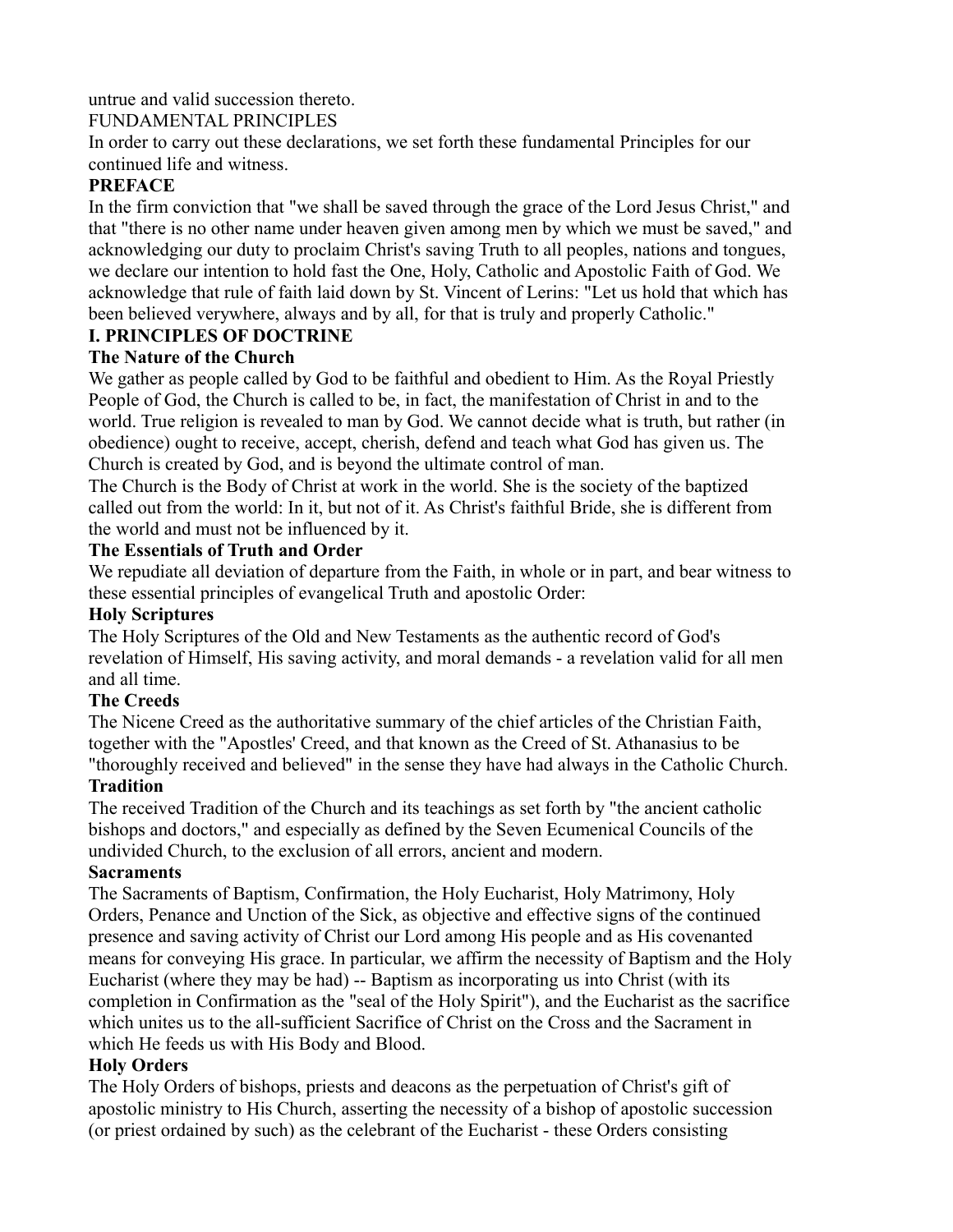exclusively of men in accordance with Christ's Will and institution

(as evidenced by the Scriptures), and the universal practice of the Catholic Church.

#### **Deaconesses**

The ancient office and ministry of Deaconesses as a lay vocation for women, affirming the need for proper encouragement of that office.

## **Duty of Bishops**

Bishops as Apostles, Prophets, Evangelists, Shepherds and Teachers, as well as their duty (together with other clergy and the laity) to guard and defend the purity and integrity of the Church's Faith and Moral Teaching.

## **The Use of Other Formulae**

In affirming these principles, we recognize that all Anglican statements of faith and liturgical formulae must be interpreted in accordance with them.

## **Incompetence of Church Bodies to Alter Truth**

We disclaim any right or competence to suppress, alter or amend any of the ancient Ecumenical Creeds and definitions of Faith, to set aside or depart from Holy Scripture, or to alter or deviate from the essential pre-requisites of any Sacrament.

## **Unity with Other Believers**

We declare our firm intention to seek and achieve full sacramental communion and visible unity with other Christians who "worship the Trinity in Unity, and Unity in Trinity," and who hold the Catholic and Apostolic Faith in accordance with the foregoing principles.

# II. PRINCIPLES OF MORALITY

The conscience, as the inherent knowledge of right and wrong, cannot stand alone as a sovereign arbiter of morals. Every Christian is obligated to form his conscience by the Divine Moral Law and the Mind of Christ as revealed in Holy Scriptures, and by the teaching and Tradition of the Church. We hold that when the Christian conscience is thus properly informed and ruled, it must affirm the following moral principles:

# **Individual Responsibility**

All people, individually and collectively, are responsible to their Creator for their acts, motives, thoughts and words, since "we must all appear before the judgment seat of Christ . ."

## **Sanctity of Human Life**

Every human being, from the time of his conception, is a creature and child of God, made in His image and likeness, an infinitely precious soul; and that the unjustifiable or inexcusable taking of life is always sinful.

## **Man's Duty to God**

All people are bound by the dictates of the Natural Law and by the revealed Will of God, insofar as they can discern them.

# **Family Life**

The God-given sacramental bond in marriage between one man and one woman is God's loving provision for procreation and family life, and sexual activity is to be practiced only within the bonds of Holy Matrimony.

## **Man as Sinner**

We recognize that man, as inheritor of original sin, is "very far gone from original righteousness," and as a rebel against God's authority is liable to His righteous judgment.

## **Man and God's Grace**

We recognize, too, that God loves His children and particularly has shown it forth in the redemptive work of our Lord Jesus Christ, and that man cannot be saved by any effort of his own, but by the Grace of God, through repentance and acceptance of God's forgiveness.

## **Christian's Duty to be Moral**

We believe, therefore, it is the duty of the Church and her members to bear witness to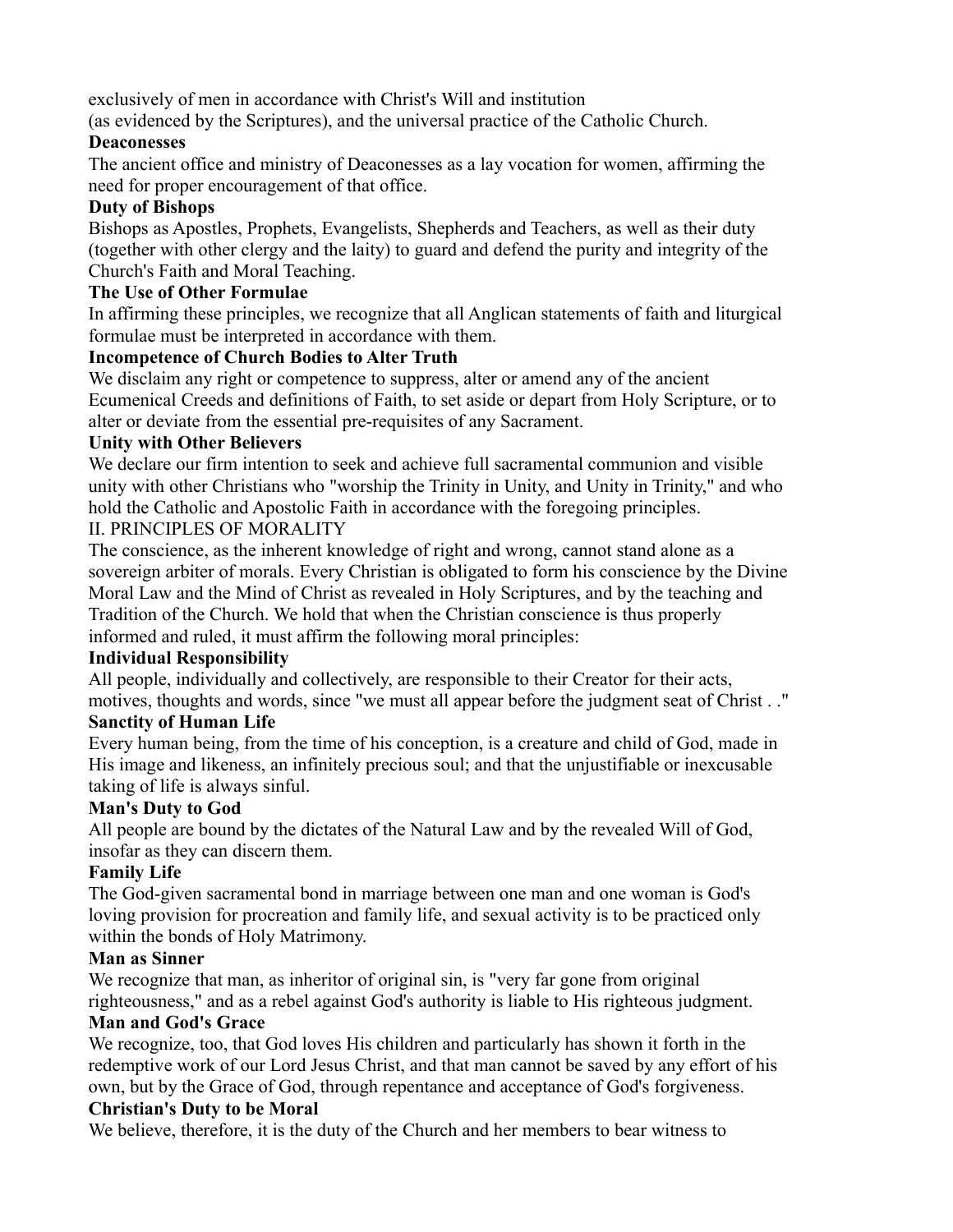Christian Morality, to follow it in their lives, and to reject the false standards of the world. III. CONSTITUTIONAL PRINCIPLES

In the constitutional revision which must be undertaken, we recommend, for the consideration of continuing Anglicans, the following:

# **Retain the Best of Both Provinces**

That the traditional and tested features of the Canadian and American ecclesiastical systems be retained and used in the administration of the continuing Church.

## **Selection of Bishops**

That a non-political means for selection of bishops be devised.

## **Tripartite Synod**

That the Church be generally governed by a Holy Synod of three branches (episcopal, clerical and lay), under the presidency of the Primate of the Church.

## **Scriptural Standards for the Ministry**

That the apostolic and scriptural standards for the sacred Ministry be used for all orders of Ministers.

## **Concurrence of all Orders for Decisions**

That the Constitution acknowledge the necessity of the concurrence of all branches of the Synod for decisions in all matters, and that extraordinary majorities be required for the favourable consideration of all matters of importance.

## **Re-establishment of Discipline**

That the Church re-establish an effective permanent system of ecclesiastical courts for the defence of the Faith and the maintenance of discipline over all her members.

## **Constitutional Assembly to be Called**

That our bishops shall call a Constitutional Assembly of lay and clerical representatives of dioceses and parishes to convene at the earliest appropriate time to draft a Constitution and Canons by which we may be unified and governed, with special reference to this Affirmation, and with due consideration to ancient Custom and the General Canon Law, and to the former law of our provinces.

## **Interim Action**

In the meantime, trusting in the everlasting strength of God to carry us through all our trials, we commend all questions for decision to the proper authorities in each case: Episcopal, diocesan, and parochial, encouraging all the faithful to support our witness as subscribers to this Affirmation, and inviting all so doing to share our fellowship and the work of the Church. IV. PRINCIPLES OF WORSHIP

## **Prayer Book - The Standard of Worship**

In the continuing Anglican Church, the Book of Common Prayer is (and remains) one work in two editions: The Canadian Book of 1962 and the American Book of 1928. Each is fully and equally authoritative. No other standard for worship exists.

## **Certain Variances Permitted**

For liturgical use, only the Book of Common Prayer and service books conforming to and incorporating it shall be used.

## V. PRINCIPLES OF ACTION

## **Intercommunion with other Apostolic Churches**

The continuing Anglicans remain in full communion with the See of Canterbury and with all other faithful parts of the Anglican Communion, and should actively seek similar relations with all other Apostolic and Catholic Churches, provided that agreement in the essentials of Faith and Order first be reached.

## **Non-Involvement with Non-Apostolic Groups**

We recognize that the World Council of Churches, and many national and other Councils